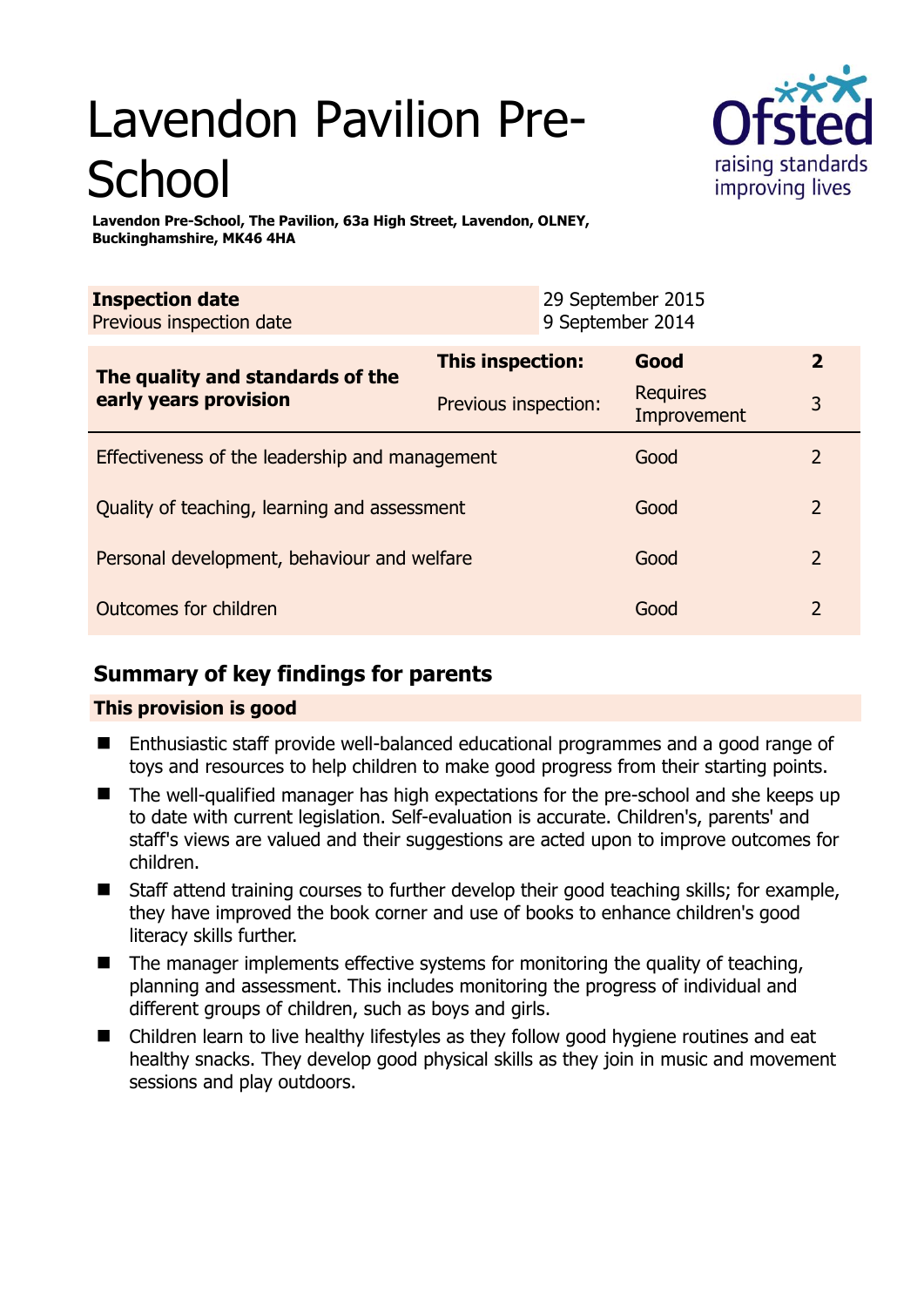### **It is not yet outstanding because:**

- On occasions, staff do not leave sufficient time for children to think through their own responses and ideas when they support children's learning by asking questions.
- The planning for the outdoor play area is not highly stimulating enough to meet the needs of children who prefer to learn outdoors.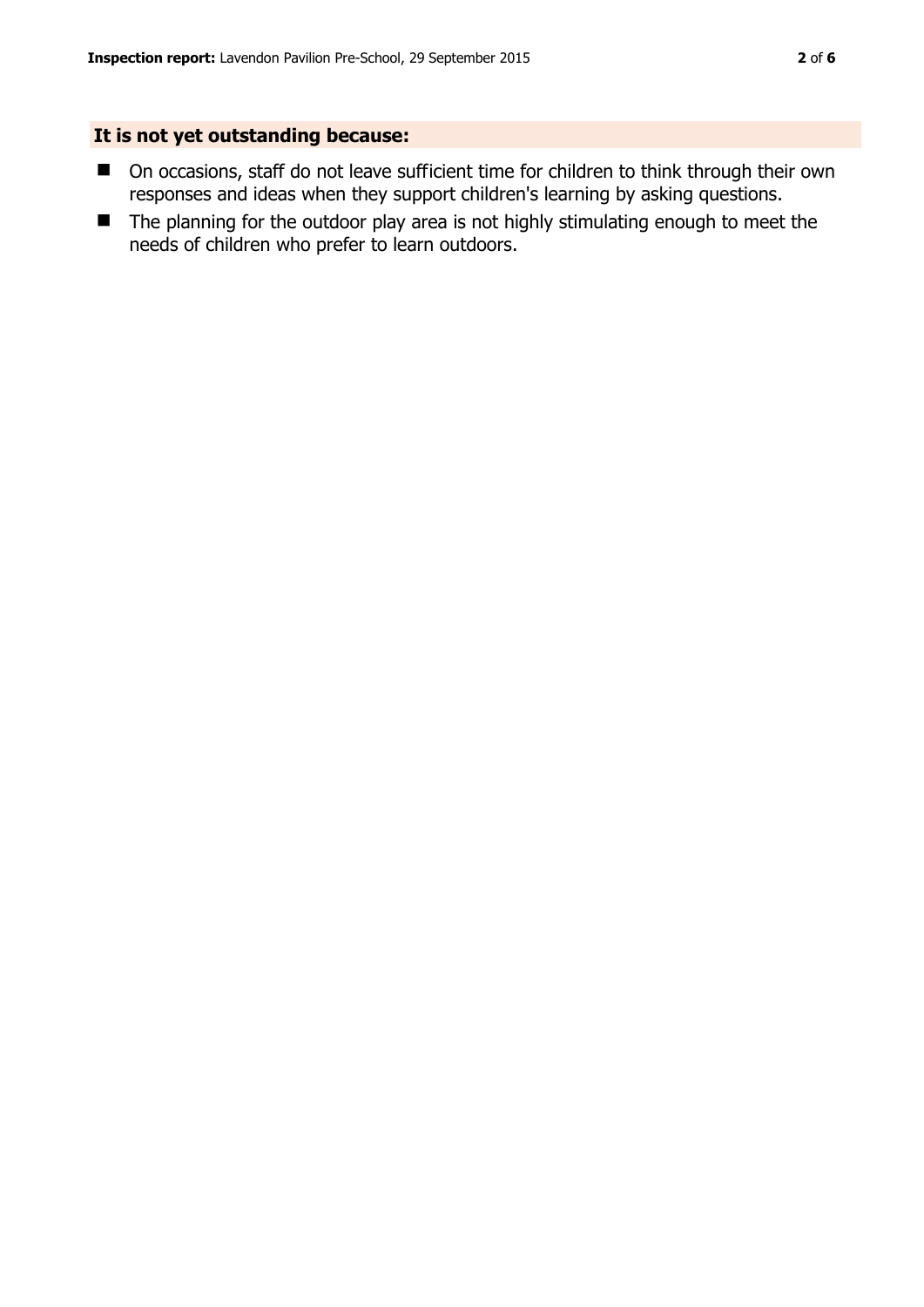# **What the setting needs to do to improve further**

#### **To further improve the quality of the early years provision the provider should:**

- allow children more time to think about their responses and ideas as their learning is challenged and extended
- provide consistently high-quality activities and experiences for children who prefer to learn outdoors, to promote their development further across each area of learning.

#### **Inspection activities**

- $\blacksquare$  The inspector observed activities in the play hall and garden.
- The inspector had discussions with children, parents and staff.
- The inspector undertook a joint observation with the manager.
- The inspector looked at observation files, tracking systems, the self-evaluation form and a selection of policies and children's records.

#### **Inspector**

Kim Mundy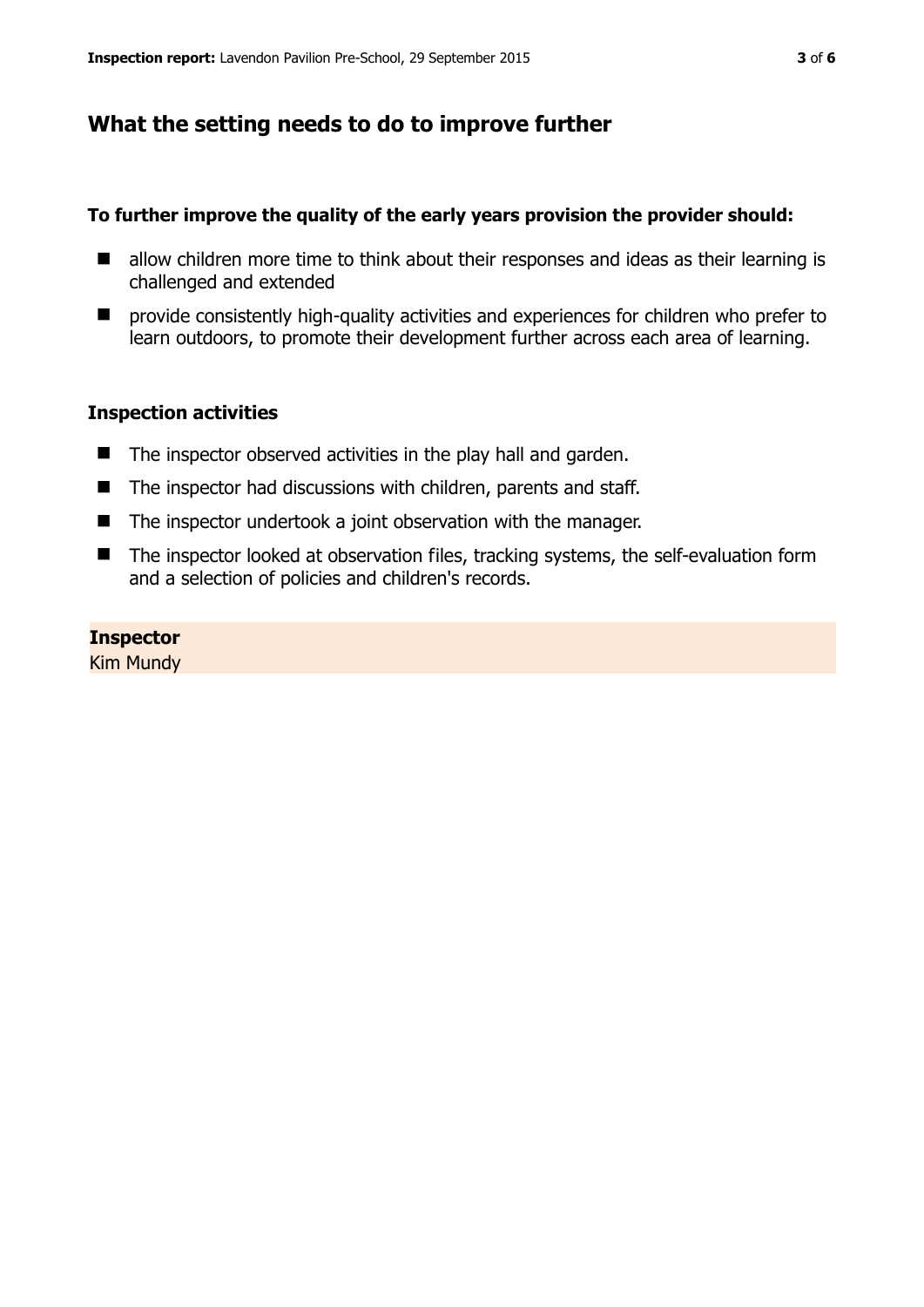## **Inspection findings**

#### **Effectiveness of the leadership and management is good**

The new manager leads her enthusiastic staff team effectively. Staff track children's achievements and this helps them to identify and close any gaps in children's learning, and to take action to further support them in the pre-school. Staff refer parents to seek extra advice and support as required. Partnerships with parents and other professionals involved in the children's lives are strong. Parents are very complimentary about staff helping their children to make good progress and the very positive links with the village school. Therefore, all children, including those with special educational needs, make good progress from their starting points. Safeguarding is effective. All staff have a good understanding of child protection and how to safeguard children. The manager carries out robust risk assessments for outings and the premises, so children play in safe and secure environments.

#### **Quality of teaching, learning and assessment is good**

Children's achievement is good as a result of staff's purposeful teaching, where staff generally question and challenge children's thinking well. Children develop good speaking and listening skills as staff talk to them during activities. Children enjoy stories, refer to books during activities and take home books to read. They strengthen their wrist and hand muscles in preparation for writing, for example, as they make marks with brushes and water. Children develop good mathematical skills as they count, name colours and shapes, and explore measurement when cooking. Their critical thinking is extended when they experiment and discover. For example, they mix colours together, create volcano eruptions and make recycled paper. Children learn about the world in which they live, such as when they grow vegetables and flowers, celebrate festivals and find out about different people's homes.

#### **Personal development, behaviour and welfare are good**

The key-person system is well-embedded. Staff work very closely with parents to develop trusting relationships with the children so that their emotional well-being is met. Children are very well behaved; they talk about and decide upon the 'golden rules' for their preschool. Staff encourage parents to share their children's achievements from home as well as in pre-school. This encourages children's confidence and self-esteem. Children learn to share, are kind to their friends and work together, for example, to manoeuvre toy boxes at tidy-up time.

#### **Outcomes for children are good**

Children are enthusiastic learners and they develop good independence skills in readiness for school. For example, they pour drinks and tidy away their toys. All children, including those with special educational needs, make good progress from their starting points.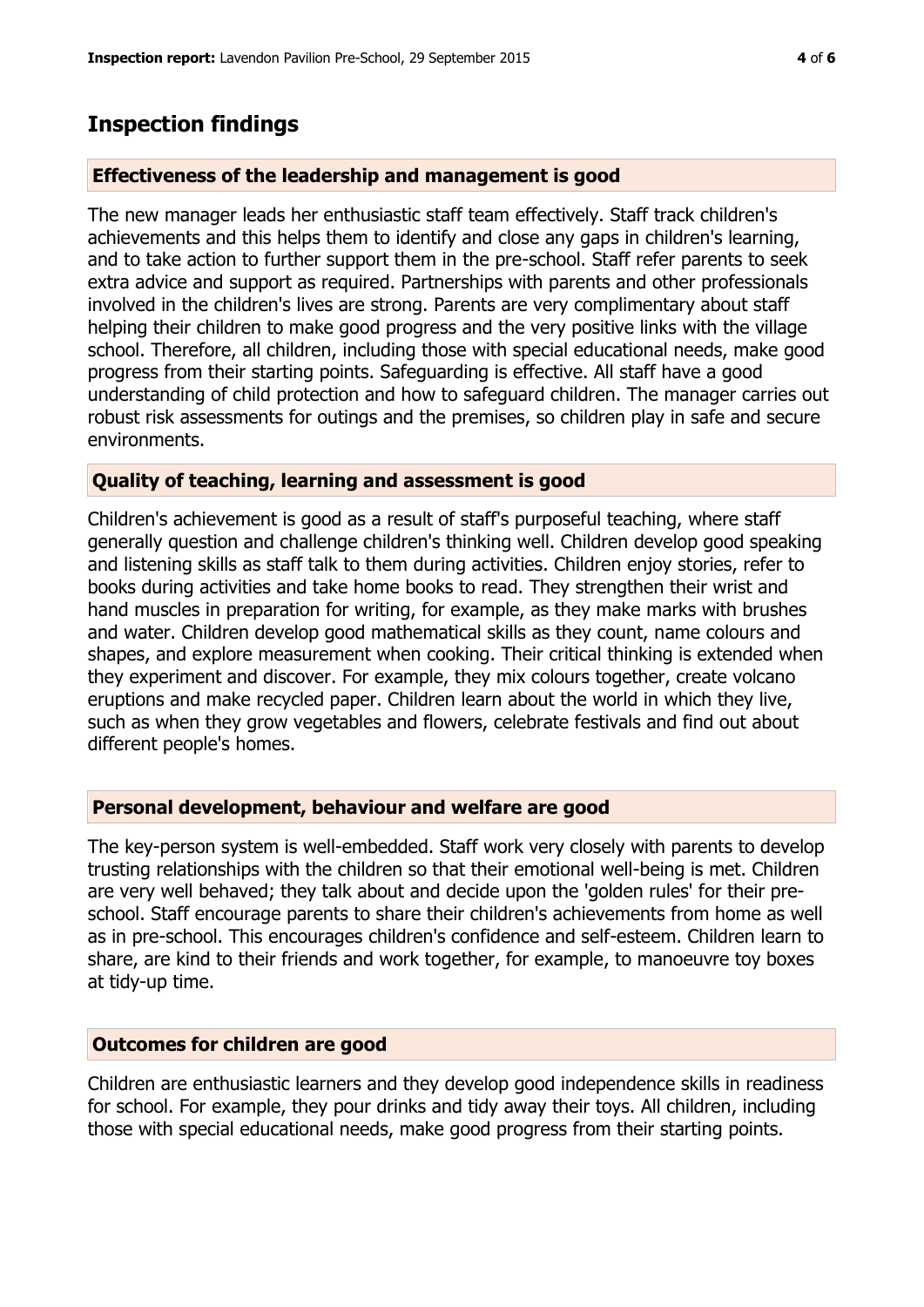# **Setting details**

| Unique reference number       | EY463628                               |  |
|-------------------------------|----------------------------------------|--|
| <b>Local authority</b>        | Milton Keynes                          |  |
| <b>Inspection number</b>      | 990526                                 |  |
| <b>Type of provision</b>      | Full-time provision                    |  |
| Day care type                 | Childcare - Non-Domestic               |  |
| Age range of children         | $2 - 5$                                |  |
| <b>Total number of places</b> | 20                                     |  |
| Number of children on roll    | 12                                     |  |
| <b>Name of provider</b>       | Lavendon Pavilion Pre-School Committee |  |
| Date of previous inspection   | 9 September 2014                       |  |
| <b>Telephone number</b>       | 07902818491                            |  |

Lavendon Pavilion Pre-School first registered in 2010 and re-registered in 2013. The preschool operates from Lavendon Pavilion in Lavendon, Milton Keynes. It is open Monday to Thursday from 9am until 2pm, during term time only. The pre-school is in receipt of funding for the provision of free early education for children aged two, three and four years. The pre-school employs five staff and, of these, three hold relevant qualifications between levels 3 and 6.

This inspection was carried out by Ofsted under sections 49 and 50 of the Childcare Act 2006 on the quality and standards of provision that is registered on the Early Years Register. The registered person must ensure that this provision complies with the statutory framework for children's learning, development and care, known as the Early Years Foundation Stage.

Any complaints about the inspection or the report should be made following the procedures set out in the guidance 'Complaints procedure: raising concerns and making complaints about Ofsted', which is available from Ofsted's website: www.gov.uk/government/organisations/ofsted. If you would like Ofsted to send you a copy of the guidance, please telephone 0300 123 4234, or email enquiries@ofsted.gov.uk.